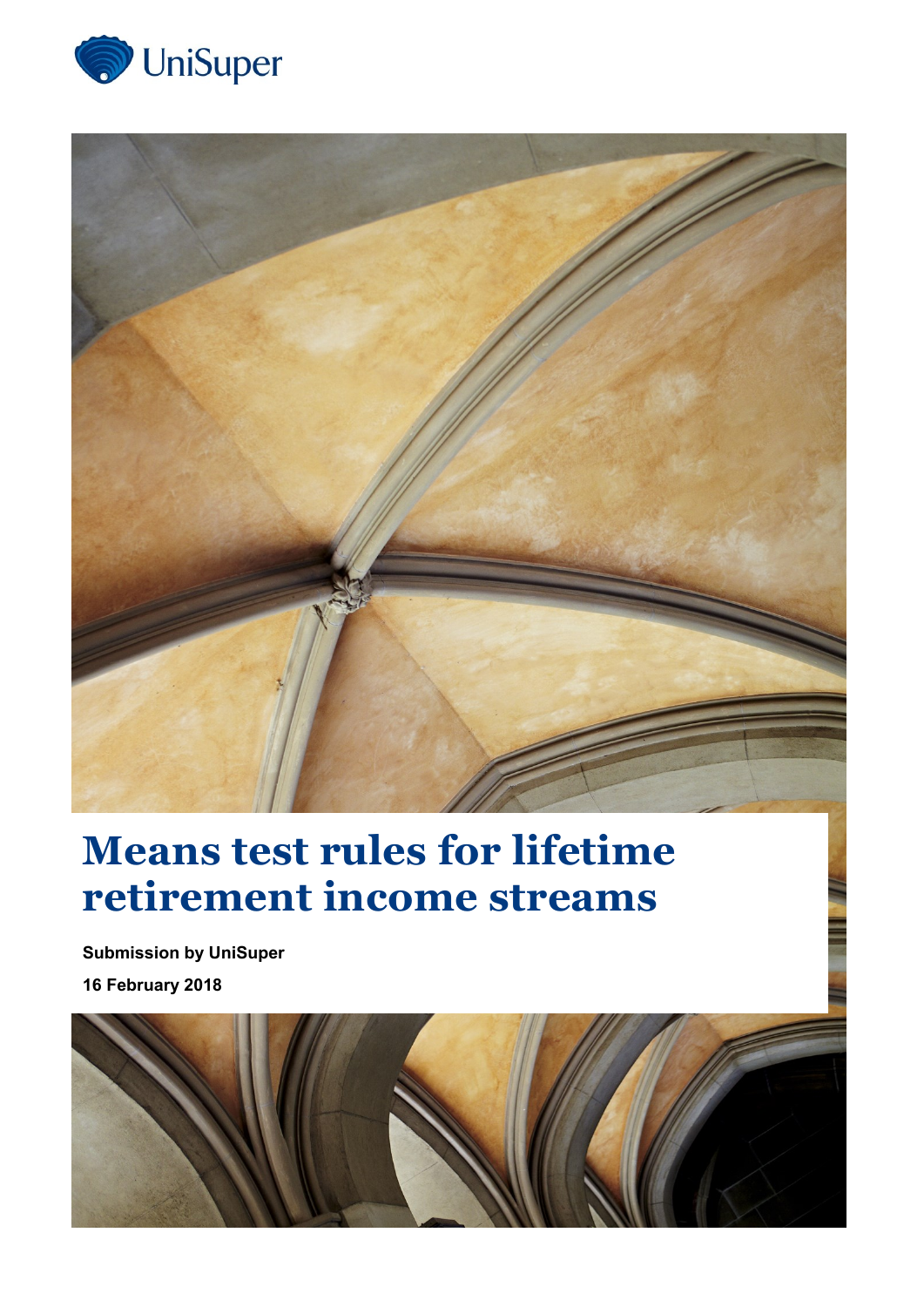

# **About UniSuper**

UniSuper is the superannuation fund dedicated to people working in Australia's higher education and research sector. With approximately 400,000 members and around \$63 billion in assets under management, UniSuper is one of Australia's largest superannuation funds and has one of the very few open defined benefit schemes.

UniSuper Management Pty Ltd would welcome the opportunity to discuss the submission further and to provide additional information in respect of the comments made in this submission. Should you have further queries, please contact Benedict Davies on 61 3 8831 6670 or [benedict.davies@unisuper.com.au](mailto:benedict.davies@unisuper.com.au)

#### **General observations**

These rules are to be welcomed to the extent that they bring certainty about the social security treatment of deferred retirement income streams. However, extending the proposed means test changes to other retirement income streams or – potentially – to CIPRs, raises a number of issues:

- 1. These rules do not appear to be concessional relative to the existing rules. If these rules are less concessional (as implied by having to grandfather the current rules), we would question how these rules meet the broader policy objective which we understood was to encourage innovative income streams, such as GSAs, as well as longevity products more generally.
- 2. A lack of concessionality (or perception thereof) will also have implications for the proposed CIPRs framework. While the full detail of CIPRs is yet to be formally established (e.g. Is a CIPR a product or framework?), it is difficult to comment on the likely effect of these rules on potential member interest in CIPRs or on the decision of whether funds even develop CIPRs – very few super funds will choose to develop CIPRs without incentives.
- 3. Rather than grandfather the current rules, we believe that the new rules should sit alongside the current rules, rather than replace them.
- 4. These rules do not appear to achieve neutrality with existing arrangements for defined benefit pensions which are subject to a harsher income test. We suggest extending the 30% income test deduction rule to defined benefit pensions.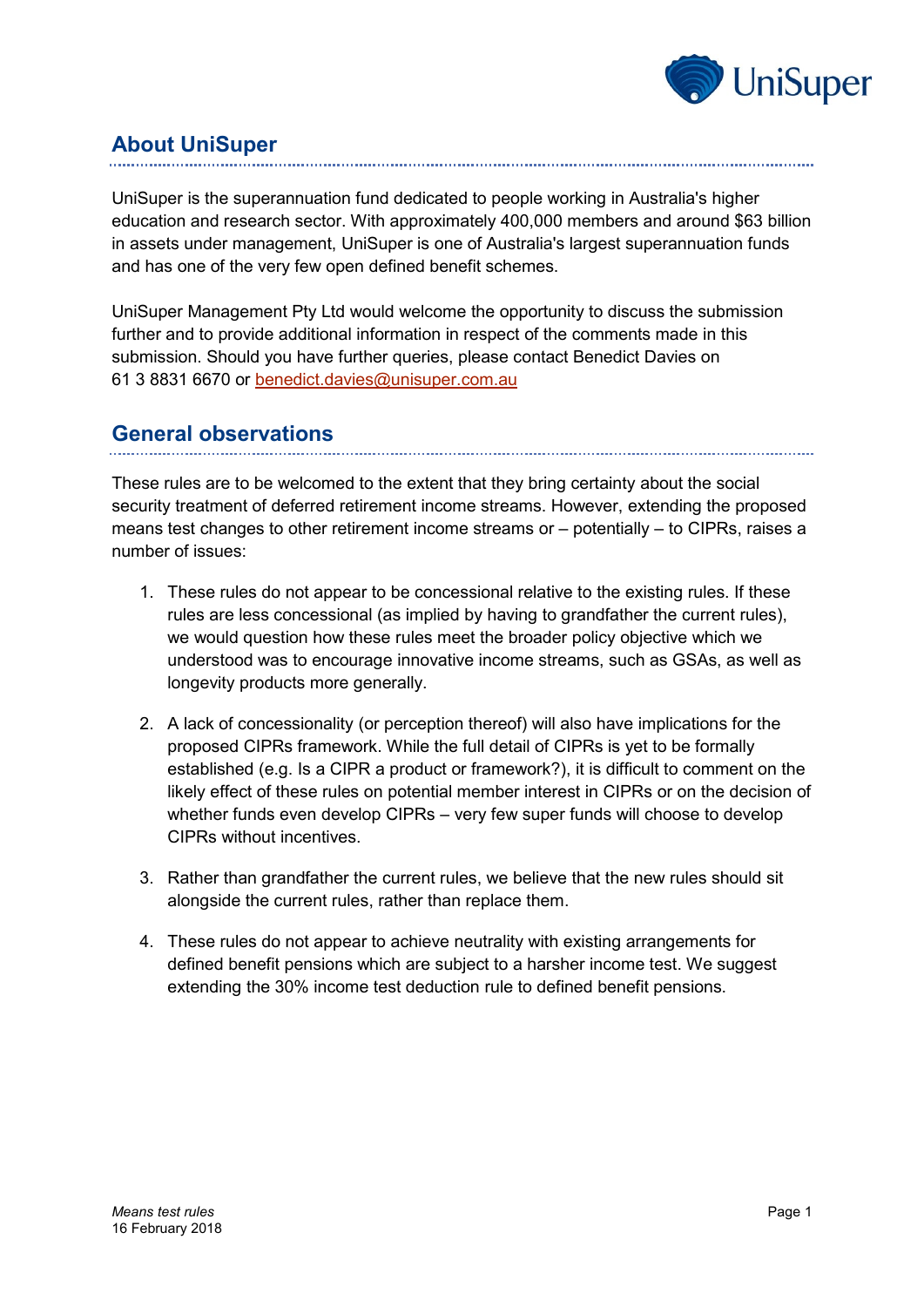

### **Proposed new means test rules for pooled lifetime income streams**

UniSuper strongly believes that Trustees should be given more flexibility to develop new retirement income products to address the needs of their members.<sup>1</sup> We maintain that Trustees, rather than policy makers, should be at the forefront of developing appropriate retirement income strategies and products for their membership.

For any of these new products to be successful, however, government policy does have a significant role to play. Means testing policy is one of the most important policy levers at hand. After all, four in five retirees currently receive some Age Pension support (and that number is not expected to change much into the future.<sup>2</sup>)

UniSuper supports the principle that giving up access to capital should be a key trade-off to enable an income stream to receive concessional treatment.<sup>3</sup> Historically, products requiring members to forego access to their capital have received recognition of that sacrifice. This has been done in two ways: one, through exempting all or part of the purchase of lifetime income streams from the assets test; and two, through income test rules that try to assess the earnings component of purchased lifetime income streams rather than the capital (i.e. the return of capital principle with a deduction amount).

|                                                                                                                                                              | Income test                                                                           | <b>Assets test</b>                                                              | <b>Observation</b>                                                                                                                                                                                                                                                                                                                                                                                                              |
|--------------------------------------------------------------------------------------------------------------------------------------------------------------|---------------------------------------------------------------------------------------|---------------------------------------------------------------------------------|---------------------------------------------------------------------------------------------------------------------------------------------------------------------------------------------------------------------------------------------------------------------------------------------------------------------------------------------------------------------------------------------------------------------------------|
| Current lifetime retirement<br>income streams e.g immediate<br>annuities                                                                                     | 100% assessed with the possibility<br>of large i.e. 100% deductions in<br>early years | 100% assessed with a declining<br>balance over time<br>0% after life expectancy | Large up-front<br>deductions of income<br>in early years<br>Harsh assets test in<br>early years                                                                                                                                                                                                                                                                                                                                 |
| New lifetime retirement income<br>streams e.g. deferred annuities,<br>newly commenced traditional<br>annuities, capital-access<br>restricted annuities, GSAs | 70% assessed<br>(or 30% exempt)                                                       | 70% assessed<br>(half at LE)                                                    | Under the new rules,<br>retirees who purchase<br>a retirement income<br>product (e.g.<br>immediate lifetime<br>annuity) are likely to<br>receive a lower age<br>pension (compared to<br>the current rules) over<br>the lifetime, especially<br>during the early stage<br>of retirement before<br>they reach life<br>expectancy.<br>This is unlikely to<br>encourage retirees to<br>take-up these<br>longevity-type<br>products. |
| Defined benefit pensions                                                                                                                                     | 90% assessed<br>(or capped 10% exemption)                                             | 0% assessed<br>$(0\%$ at LE)                                                    | Likely to have the<br>greatest amount of<br>income assessed in<br>every year                                                                                                                                                                                                                                                                                                                                                    |

<sup>1</sup> [http://fsi.gov.au/files/2014/08/UniSuper\\_Management\\_Pty\\_Ltd.pdf](http://fsi.gov.au/files/2014/08/UniSuper_Management_Pty_Ltd.pdf)

-

<sup>&</sup>lt;sup>2</sup> Treasury (2015), 2015 Intergenerational Report Australian in 2055,

<https://treasury.gov.au/publication/2015-intergenerational-report/>

 $3$  Submission by UniSuper to Treasury's Review of retirement income stream regulation (31 July 2015)<https://treasury.gov.au/consultation/review-of-retirement-income-stream-regulation/>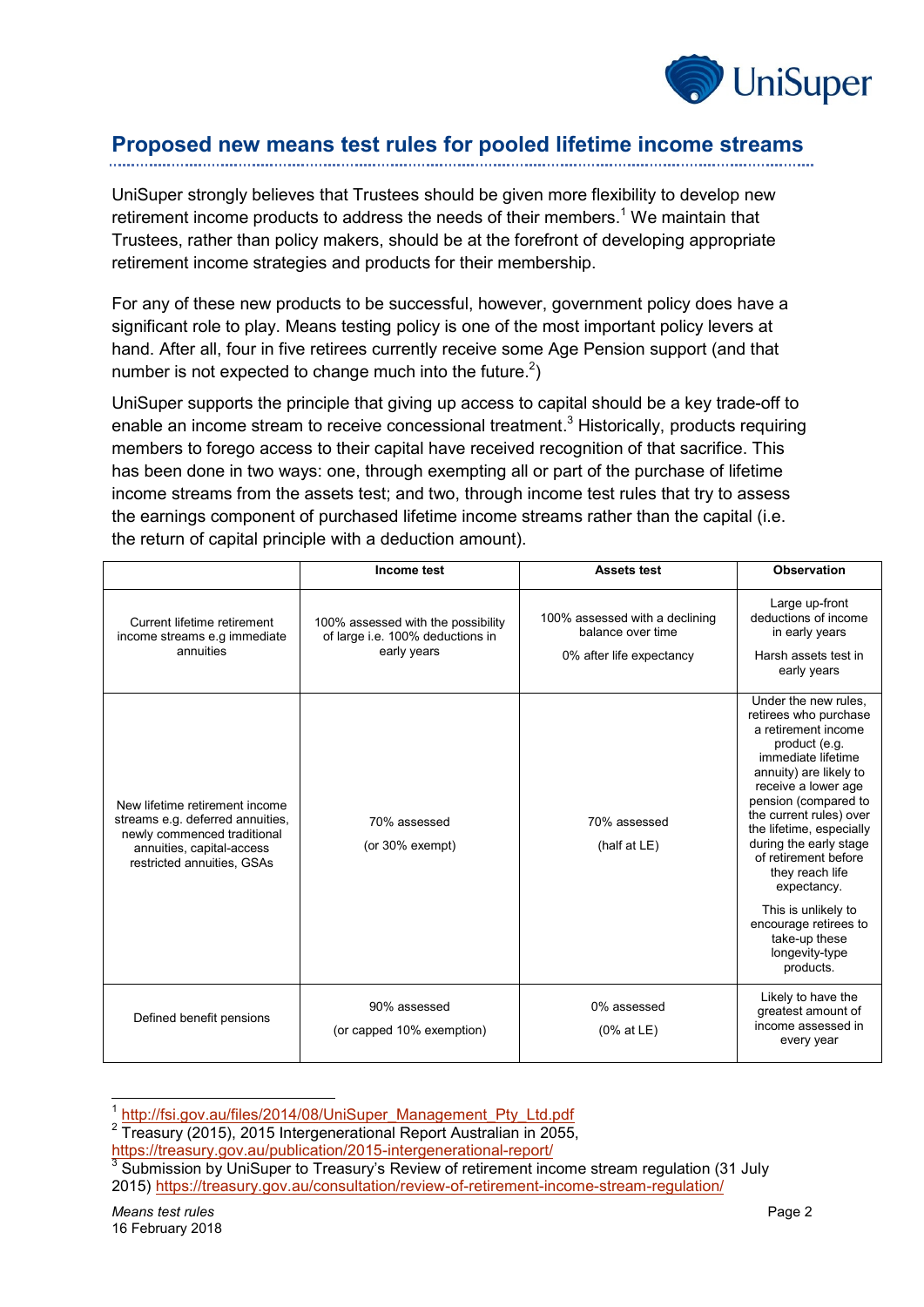

While the current means test rules for lifetime income streams are *somewhat* concessional, our analysis and that of others<sup>4</sup> suggests that the rules proposed in this document are less concessional. The income test appears harsher in the early years and the assets test shelter is largely irrelevant given that the income test is generally the operative test.

Further, if the proposed rules are compared to historic rules, e.g. the former "complying income stream" regime which had a 100% assets test exemption, they seem even less generous.

While we recognise that the rules in this Position Paper have been developed giving consideration to important issues such as fiscal sustainability and integrity, it is not clear that other objectives, such as giving some incentive for retirees to commit a portion of their retirement savings to innovative income streams, have been given sufficient consideration.

These rules are to be welcomed to the extent that they bring means-test certainty to those developing deferred annuities, but we remain unconvinced that this is a concessional or a neutral framework or the framework necessary to encourage pooled lifetime income streams such as GSAs. This also has implications for CIPRS.

Our concern remains that these rules are likely to only have a limited effect – limited to designing products to comply with the rules rather than effecting the bigger issue facing retirees i.e. how much (if any) of one's retirement savings ought to be allocated to a lifetime income stream.

We would also question the decision to grandfather the current rules. While it makes administrative sense to grandfather already commenced pensions (which are generally not commutable), we had previously understood that the new rules ("Category A") were going to sit alongside the existing SIS pension and annuity rules, and would provide an alternative to the existing rules ("Category B").

#### **Proposed alternative retirement income** product rules

- The new rules would sit alongside the existing SIS pension and annuity rules, providing an alternative to the existing rules rather than a replacement.
- . Any products currently eligible for the earnings tax exemption would remain eligible.
- · Products could be purchased in tranches throughout accumulation, however, tax exemption and proposed access schedule will not commence until income payments commence or product enters deferral stage.
- Proposed that SMSFs and small APRA funds not be allowed to offer their own Category A products (but may purchase them from other providers).
- · Possibly restrict to lifetime products only as these meet the objective of providing genuine longevity risk insurance.



As a result, we believe that the new rules should sit alongside the current rules, rather than replace them (as original implied in the above diagram from an earlier industry consultation).

-

 $4$  Nick Callil (2018), Social Security Means Testing of Lifetime Retirement Income Streams  $-5$ February 2018, Willis Towers Watson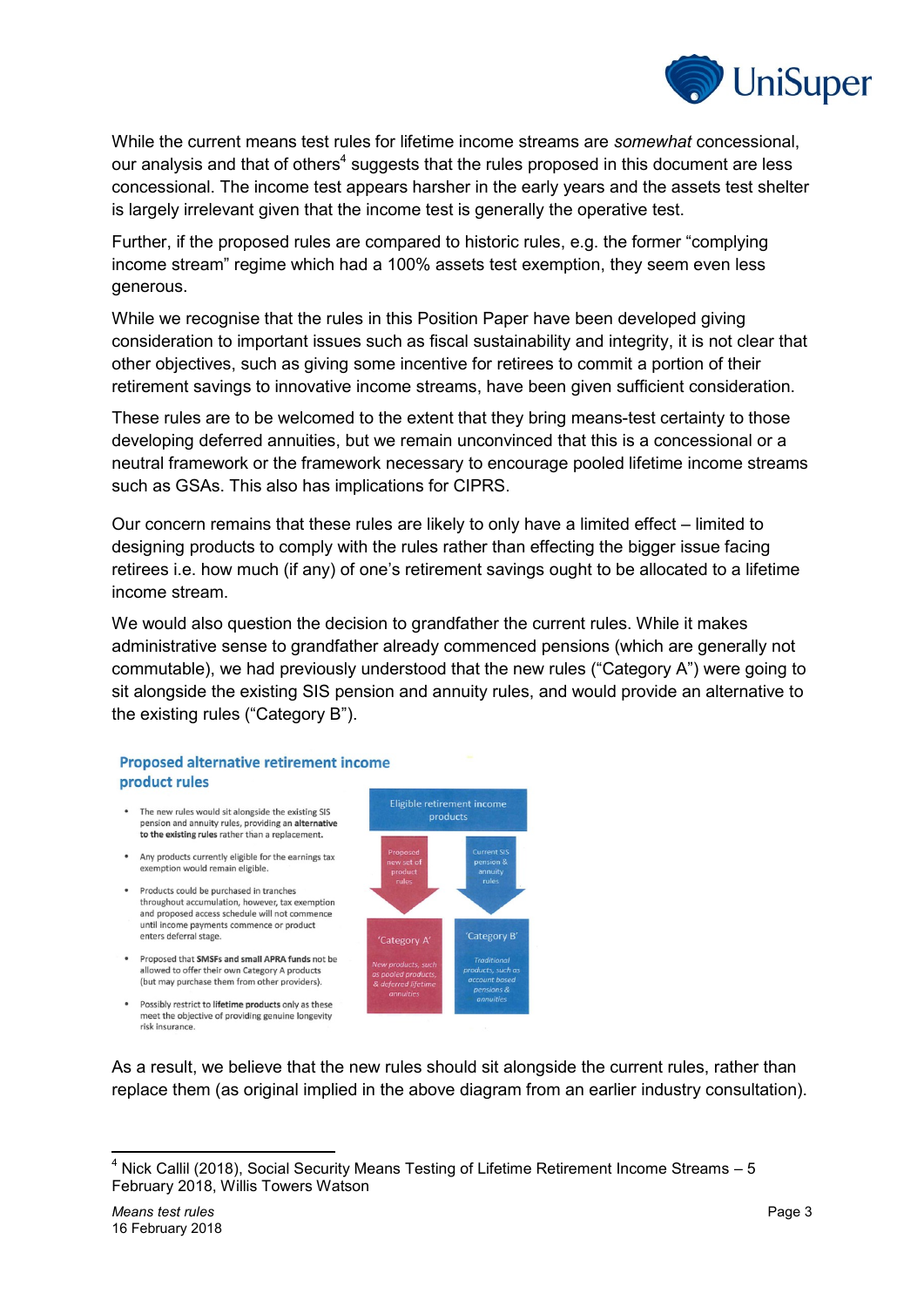

If the current rules for traditional lifetime income streams (e.g. purchased pensions and annuities) are replaced, we are concerned that retirees could suffer a "double hit" with both an Age Pension reduction and lower income stream payments as existing lifetime income stream provider redesign their offering to "chase the concession" purportedly on offer.

By way of example, UniSuper currently offers a Commercial Rate Indexed Pension ("CRIP") which has the following features:

- a payment based on long term indexed bond rates; &
- has a guaranteed minimum payment period being the lesser of 10 years or life expectancy at commencement and is indexed in line with the Consumer Price Index (CPI).

Historically, this SIR 1.06(2) pension received a variety of means test treatments, each change less generous e.g. 100% assets-test exemption; then a 50% assets test exemption; currently no assets text exemption but, more importantly, under the Income Test, the deduction rule applies offering an offset of income for the return of capital in the early years. If this rule were changed – and more income were assessable – then a lower Age Pension at least in the early years will result. Based on observed market prices for current lifetime income streams, we estimate that the price difference between an income stream with a 10 year guaranteed period and one with a feature equivalent to a Category-A capital access schedule is a first year payment reduction somewhere between 10% & 20%.

|                                                                   | <b>Payment from income stream</b><br>provider                                                                  | <b>Age Pension</b>                                                                              |
|-------------------------------------------------------------------|----------------------------------------------------------------------------------------------------------------|-------------------------------------------------------------------------------------------------|
| Current lifetime income streams<br>with 10-year guarantee periods | Base case income payment                                                                                       | Base case Age Pension                                                                           |
| New lifetime income streams<br>with capital access schedule       | Reduced pension of<br>approximately 10%-20%<br>compared to base owing to cost<br>of offering access to capital | Certain lower pension in early<br>years and possibly lower<br>pension over full life expectancy |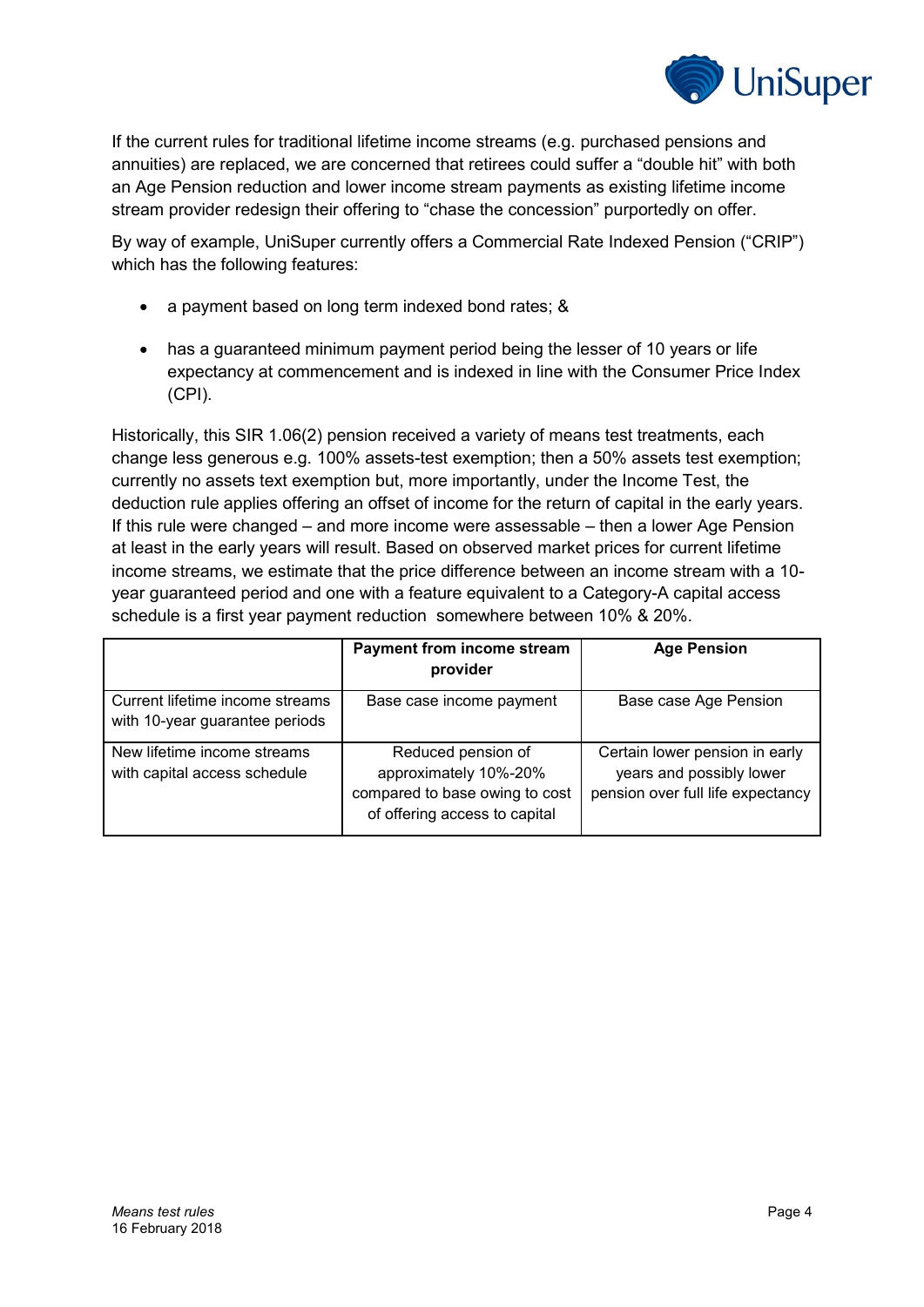

## **CIPRs and MyRetirement remain a work-in-progress**

The Position Paper comments, somewhat obliquely, on the CIPRs / MyRetirement initiative. At the time of writing, we believe it remains an open question: why would trustees develop CIPRs?

After all, CIPR-like arrangements are already an option for retirees e.g. an account-based pension and an annuity, or taking a broader view of retirement income / savings by factoring into a retirement plan the role of the Age Pension and/or access to equity in the family home.

An earlier Discussion Paper by Treasury<sup>5</sup>, argues that the CIPR framework would enable *trustees to provide individuals with an easier transition into retirement through the offering of a standardised retirement income product.*

On the face of it, the ability to offer a "standardised" product is not a particularly compelling reason for trustees to develop new products. A trustee's product offering, after all, should be based on identified needs of its members rather than fitting members to standardised products. We maintain that CIPRs should be considered as a framework, rather than a standardised product, and trustees should develop their own retirement income framework within which they would develop a range of suitable products for their membership. In our view, retirement income product development should not be about standardisation or ease of development, but based on identified needs of members and a trustee committed to the principle of improving retirement outcomes for members.

While the full detail of CIPRs is yet to be formally established, it is difficult to comment on the likely effect of these rules on potential member interest in CIPRs or on the decision of whether funds even develop CIPRs – very few super funds will choose to develop CIPRs without incentives.

Therefore, we believe that means test treatment of CIPRs should only be addressed after the broader framework has been legislated along with a timeframe for their (voluntary) introduction.

<sup>————————————————————&</sup>lt;br><sup>5</sup> Treasury (2016), Development of the framework for Comprehensive Income Products for Retirement, [https://consult.treasury.gov.au/retirement-income-policy-division/comprehensive-income](https://consult.treasury.gov.au/retirement-income-policy-division/comprehensive-income-products-for-retirement/)[products-for-retirement/](https://consult.treasury.gov.au/retirement-income-policy-division/comprehensive-income-products-for-retirement/)